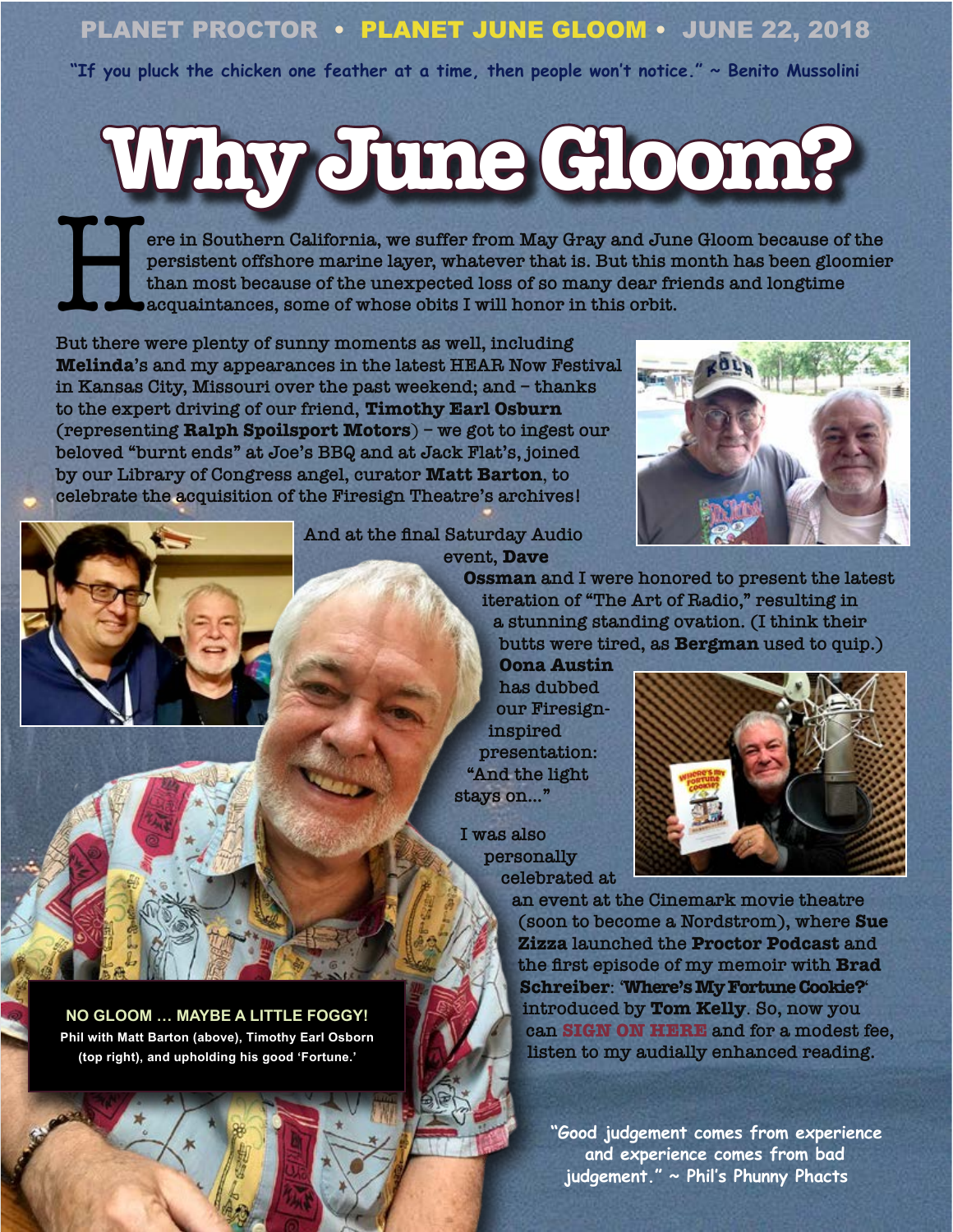#### BENEFITS OF OLD AGE

**MRIGHBOR WAS WORKING IN HIS YARD**<br>
when he was startled by a late model car that<br>
came crashing through his hedge, ended up in<br>
his front lawn. He rushed to help an elderly lady driver out when he was startled by a late model car that came crashing through his hedge, ended up in of the car and sat her down on a lawn chair. "You appear quite elderly to be driving."

"Well, yes, I am," she replied proudly. "I'll be 97 next month, and I'm now old enough that I don't even need a license anymore. The last time I went to my doctor, he examined me and asked if I had one, and I told him 'yes' and handed it to him. He took scissors out of the drawer, cut the license into pieces, and threw them in the waste basket, saying, 'You won't need this anymore.' So, I thanked him and left!"

A smile increases your face value. ~ **Fortune Cookie**

#### A MIGHTY HOT DOG IS OUR LORD!

**IUST READ SOMEWHERE THAT FOR FIRST TIME**<br>in history, more people are dying "from eating too<br>much than from eating too little." Also, more people<br>are dying from old age than from infectious diseases, and **JUST READ SOMEWHERE THAT FOR FIRST TIME**  in history, more people are dying "from eating too much than from eating too little." Also, more people more people are committing suicide with their own readily available firearms than are killed by soldiers, terrorists and criminals.

So, here in the dawn of the twenty-first century, you are more likely to die from bingeing at McDonald's than from global warming, Ebola, al-Qaeda attacks, or being run over by a driverless car…

So – Let's Eat!

It's marginally butter. ~ **Phil's Phunny Phacts**

**FRANKLY MY DEAR Competitive gluttony helps turn the tables on food and fatality.**

#### FORWARD, INTO THE PAST!

**WE ALSO GOT TO SEE MY DEAR OLD PAL**<br>
and former housemate, **Jeremy Clyde**, of<br> **Asher** of Peter & Gordon in a brain-jarring blast from the and former housemate, **Jeremy Clyde**, of **Chad & Jeremy** fame, performing with **Peter**  past, at the fabled **McCabe's Guitar Store** in Santa Monica.



And the next night, we were honored to witness Jeremy's very first ever solo show, accompanied by a

**JEREMY SANS CHAD Jeremy Clyde performs recently with cellist Emily Elkin.**

nimble guitarist and a stunning cellist, presenting haunting songs and stories from his **Bottom Drawer Sessions** (available at Amazon.com). Backstage, at the legendary **Bob Stayne's Coffee Gallery** in Altadena,

> But the best was yet to come, since JC was able to stay with me and Melinda in the guest dungeon, as we historically (and hysterically) relived our decadent daze in the late '60s at the mansion in Encino as if it was yesterday – which it was.

> > Our minds melded, and time melted, and it became obvious through the laughter and joy of our long, deep friendship, why **Firesign Theatre** was invited to become a part of rock'n'roll history on Chad & Jeremy's daring concept album *Of Cabbages and Kings*. Friends forever!

> > > "To abandon facts is to abandon freedom." ~ Historian **Timothy Snyder**

> > > > n *CONTINUED*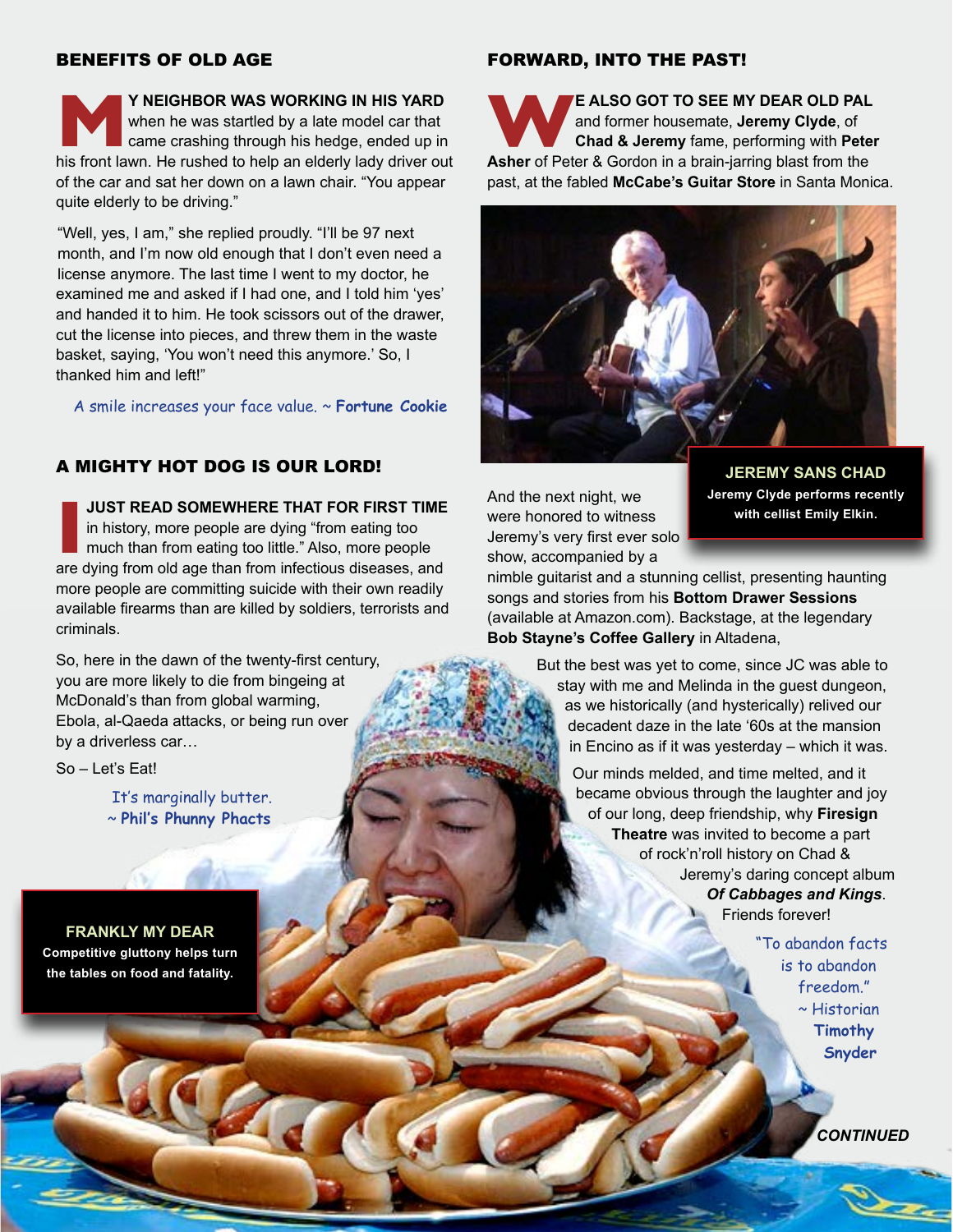

**A TIP OF OUR HATS Harry Anderson (left) was fondly remembered by friends including his longtime collaborator Turk Pipkin (above) and Jay Johnson at mulitple memorials.**

#### SENIOR SACKTIME

**BEGIN BY STANDING ON A COMFORTABLE**<br>
surface, where you have plenty of room on ead<br>
side. With a 5-lb potato bag in each hand, external wour arms straight out from your sides and hold them surface, where you have plenty of room on each side. With a 5-lb potato bag in each hand, extend your arms straight out from your sides and hold them there as long as you can. Try to reach a full minute, and then relax. Each day you'll find that you can hold this position for just a bit longer.

After a couple of weeks, move up to 10-lb potato bags. Then try 50-lb potato bags and then eventually try to get to where you can lift a 100-lb potato bag in each hand and hold your arms straight for more than a full minute.

After you feel confident at that level, put a potato in each bag.

"To be alive but dead is the worst possible thing – although it happens to many people." ~ **Mario Vargas Llosa**

#### HARRY THE HAT

**WAT CAN I SAY? HE HAD THREE**<br>
memorials: one at the Sportsman's Lodge,<br>
Pipkin, another at the Magic Castle, hosted by his bosom memorials: one at the **Sportsman's Lodge**, hosted by his longtime collaborator, **Turk**  buddy, **Jay Johnson**, and a final celebration at the hurricane-devastated site of his crazy club, **Oswald**, in New Orleans.

Can anyone other than his amazing children, **Eva** and **Dash**, and his beloved wives, **Leslie** and **Elizabeth**, do anything more to celebrate his unique and memorable existence? I think not.

A magic man – a magic life.

"Don't know why, I've got lipstick on my fly – Stormy Daniels!" ~ **Harry Anderson**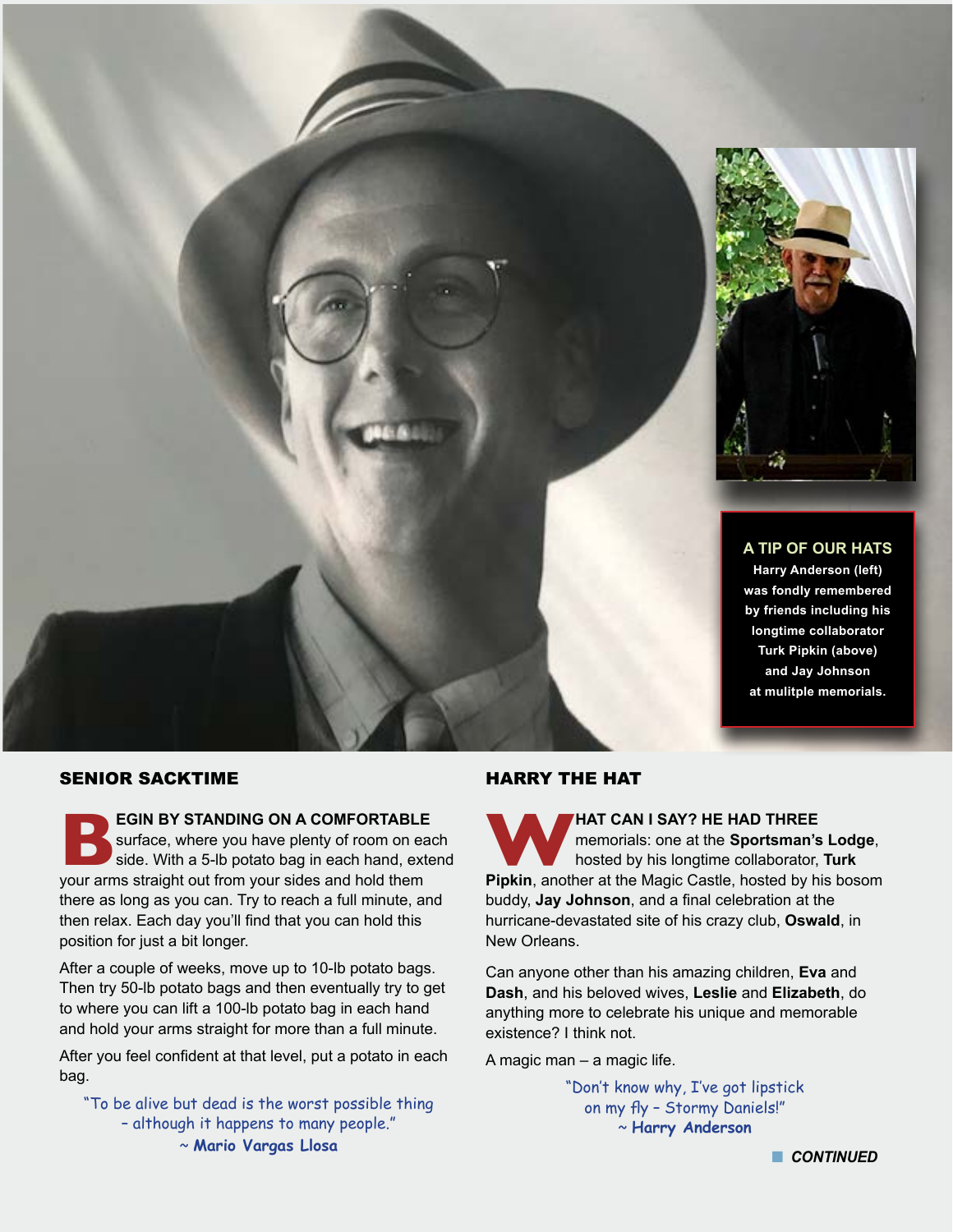#### POLLY LOVES A CRACKER

**ALKING TECH-SAVVY PET PARROT IN**<br>
Florida has learned how to operate Amazon'<br> **Alexa** and is using the device to torment its<br>
owners. A video shows the four-year-old African gray, Florida has learned how to operate Amazon's **Alexa** and is using the device to torment its named Petra, mimicking its host's voice and telling the smart speaker to adjust the lighting in the house, often in the middle of the night.

She also sometime tells the family dog to dance. Why not.

"What's lost is nothing compared to what's found, and all the death that ever was, set next to life, would scarcely fill a cup." ~ **Frederick Buechner**

#### FREE SEX

**ABAS STATION OWNER WAS TRYING TO**<br>increase his sales, so he put up a sign that if<br>"Free Sex with Fill-Up." Soon a local pulled<br>filled his tank and asked for his free sex. The owner t increase his sales, so he put up a sign that read, "Free Sex with Fill-Up." Soon a local pulled in, filled his tank and asked for his free sex. The owner told him to pick a number from 1 to 10. If he guessed correctly he would get his free sex.

He guessed 8, and the proprietor said, "You were close. The number was 7. Sorry, no sex this time."

A week later, the same local, along with his buddy pulled in for another fill-up and again asked for free sex, and again, the owner asked him to guess the correct number. He guessed 2 this time, and the proprietor said, "Sorry, it was 3. You were close, but no free sex this time."

As they were driving away, the guy said to his buddy, "I think that game is rigged, and he doesn't really give away free sex."

And his pal replied, " Nope, it ain't rigged. My wife won twice last week."

"Love: the furnace into which everything is dropped." ~ **James Salter**

#### ANOTHER GORDON GONE

**AS I RELATE IN THE BOOK AND PODCAST OF**  Recently his wife, **Lorraine**, who took over the management *Where's My Fortune Cookie?*, when growing up in Manhattan, I got to know the late **Max Gordon**. of his fabled jazz club, **The Village Vanguard**, passed away as well. I can think of no better remembrance than the following from our longtime collaborator and friend, **Michael C. Gwynne**, so here we go:

*Lorraine was a force to reckon with and a great figure in the jazz world. One night my car happened to be parked exactly in front of the famous front door to catch a set with*  *old friend Jackie McLean. I crossed Charles Street and smiled as the Village Vanguard canopy came into view.* 

*We had met many times in the kitchen over the years as* 



*she shooed everybody out to get back to the bandstand but were never properly introduced though Jackie repeatedly told her I was an old friend.* 

*It was raining slightly, and we caught each other's eye, so I gestured to my car, but she demurred with a slight smile. "You must let me drive you home as you've been so kind to me over the years," I said. That seemed to jar her slightly then she reluctantly got in. I introduced myself as Jackie's friend and that calmed her. But she was still cool and quiet. Then, I couldn't resist!*

*After telling her how important her and Max's place was for me and thousands of other music lovers world-wide I asked her who was the very first booking in 1939 when the club opened. She whipped her head my way with a big smile and responded immediately. "Leadbelly," she gushed, and it seemed to bring on a cascade of fond memories. Her reverie was broken only when she suddenly pointed to a building and said, "That's me." She halted her exit for a moment, looked over at me as if for the first time and said, "Thank you. You're a gentleman." Then, she was gone.* 

*Thank you, Lorraine. And a silent prayer now for her and the Parking Gods that held that spot in front of the club for me so many years ago…*

"Life is lumpy. And a lump in the oatmeal, a lump in the throat, and a lump in the breast are not the same lump. One should learn the difference." ~ **Robert Fulghum**